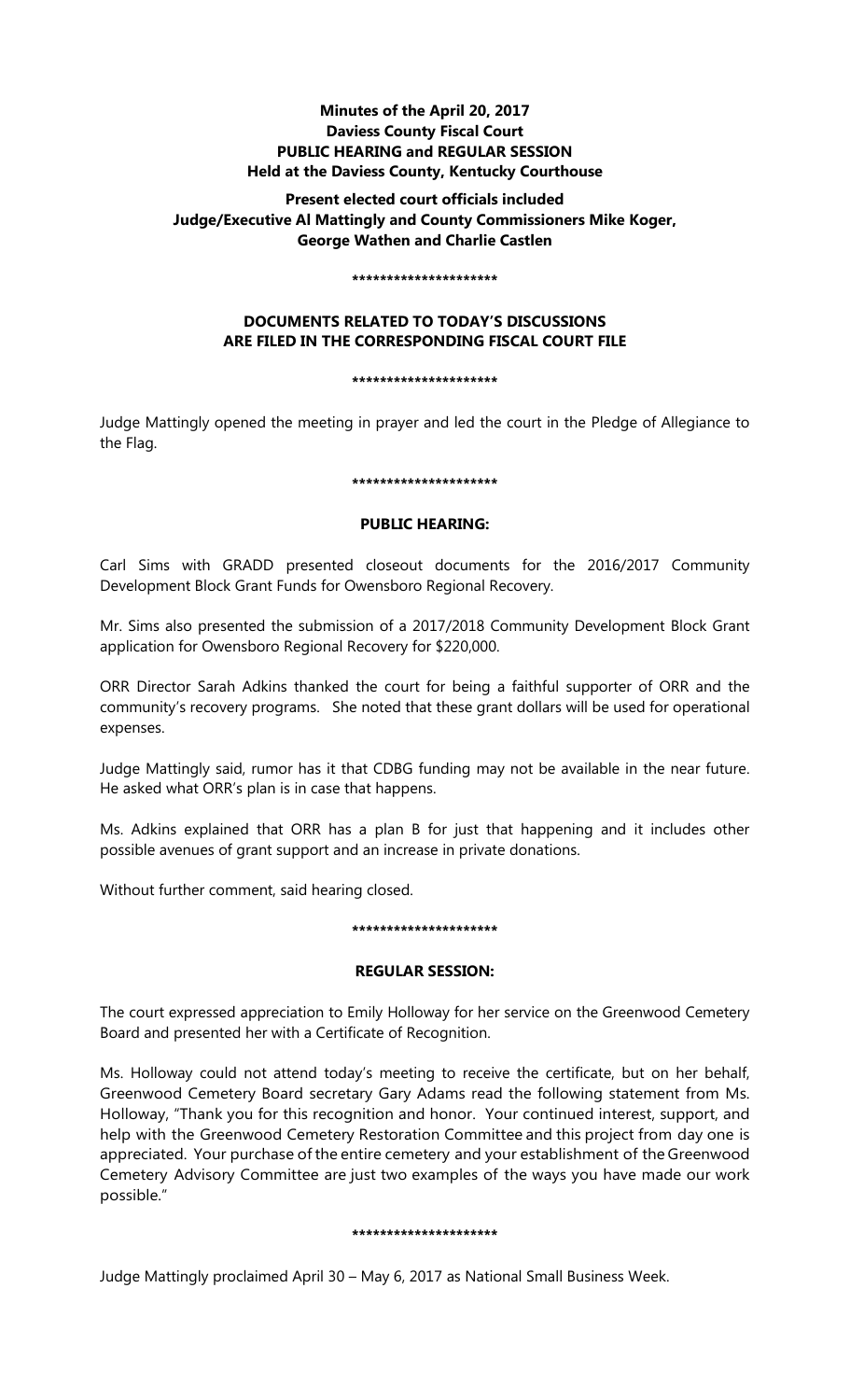#### **\*\*\*\*\*\*\*\*\*\*\*\*\*\*\*\*\*\*\*\*\***

Treasurer Jim Hendrix presented the Treasurer's Report for March 2017.

### **\*\*\*\*\*\*\*\*\*\*\*\*\*\*\*\*\*\*\*\*\***

Minutes of the April 6, 2017 meeting were submitted to fiscal court members for review prior to today's meeting and on a motion of Commissioner Koger, seconded by Commissioner Wathen with all the Court concurring said Minutes were approved and signed.

#### **\*\*\*\*\*\*\*\*\*\*\*\*\*\*\*\*\*\*\*\*\***

**By a motion of Commissioner Koger, seconded by Commissioner Wathen,** the court considered for approval all Claims for all Departments.

**Without further discussion, Judge/Executive Mattingly called for a vote on the motion. All members of the court voted in favor; motion passed.** 

#### **\*\*\*\*\*\*\*\*\*\*\*\*\*\*\*\*\*\*\*\*\***

**By a motion of Commissioner Koger, seconded by Commissioner Castlen,** the court considered for approval the 2017 County Clerk's Claim for Calculation of Motor Vehicle Boat Bills.

**Without further discussion, Judge/Executive Mattingly called for a vote on the motion. All members of the court voted in favor; motion passed.** 

## **\*\*\*\*\*\*\*\*\*\*\*\*\*\*\*\*\*\*\*\*\***

**By a motion of Commissioner Koger, seconded by Commissioner Castlen,** the court considered for approval **Resolution No. 10-2017** – Owensboro Regional Recovery 2017/2018 CDBG Funding Application and approval to submit said application \$220,000.

**Without further discussion, Judge/Executive Mattingly called for a vote on the motion. All members of the court voted in favor; motion passed.** 

## **\*\*\*\*\*\*\*\*\*\*\*\*\*\*\*\*\*\*\*\*\***

**By a motion of Commissioner Castlen, seconded by Commissioner Koger,** the court considered for approval to Hire Brad M. Garrison as a Utility Laborer in the Department of Public Works effective April 24, 2017.

**Without further discussion, Judge/Executive Mattingly called for a vote on the motion. All members of the court voted in favor; motion passed.** 

## **\*\*\*\*\*\*\*\*\*\*\*\*\*\*\*\*\*\*\*\*\***

**By a motion of Commissioner Castlen, seconded by Commissioner Koger,** the court considered for approval to appoint Chuck Coffman (12-2017) to the **Daviess County Solid Waste Education and Environment Panel (DC-SWEEP) -** TERM: 05/01/2017 – 05/01/2020. **Without further discussion, Judge/Executive Mattingly called for a vote on the motion. All members of the court voted in favor; motion passed.** 

## **\*\*\*\*\*\*\*\*\*\*\*\*\*\*\*\*\*\*\*\*\***

**By a motion of Commissioner Koger, seconded by Commissioner Wathen,** the court considered for approval to appoint Danielle Haag (11-2017) to the **Daviess County Assessment Appeals Board** - TERM: 04/20/2017 – 05/03/2018.

**Without further discussion, Judge/Executive Mattingly called for a vote on the motion. All members of the court voted in favor; motion passed.** 

#### **\*\*\*\*\*\*\*\*\*\*\*\*\*\*\*\*\*\*\*\*\***